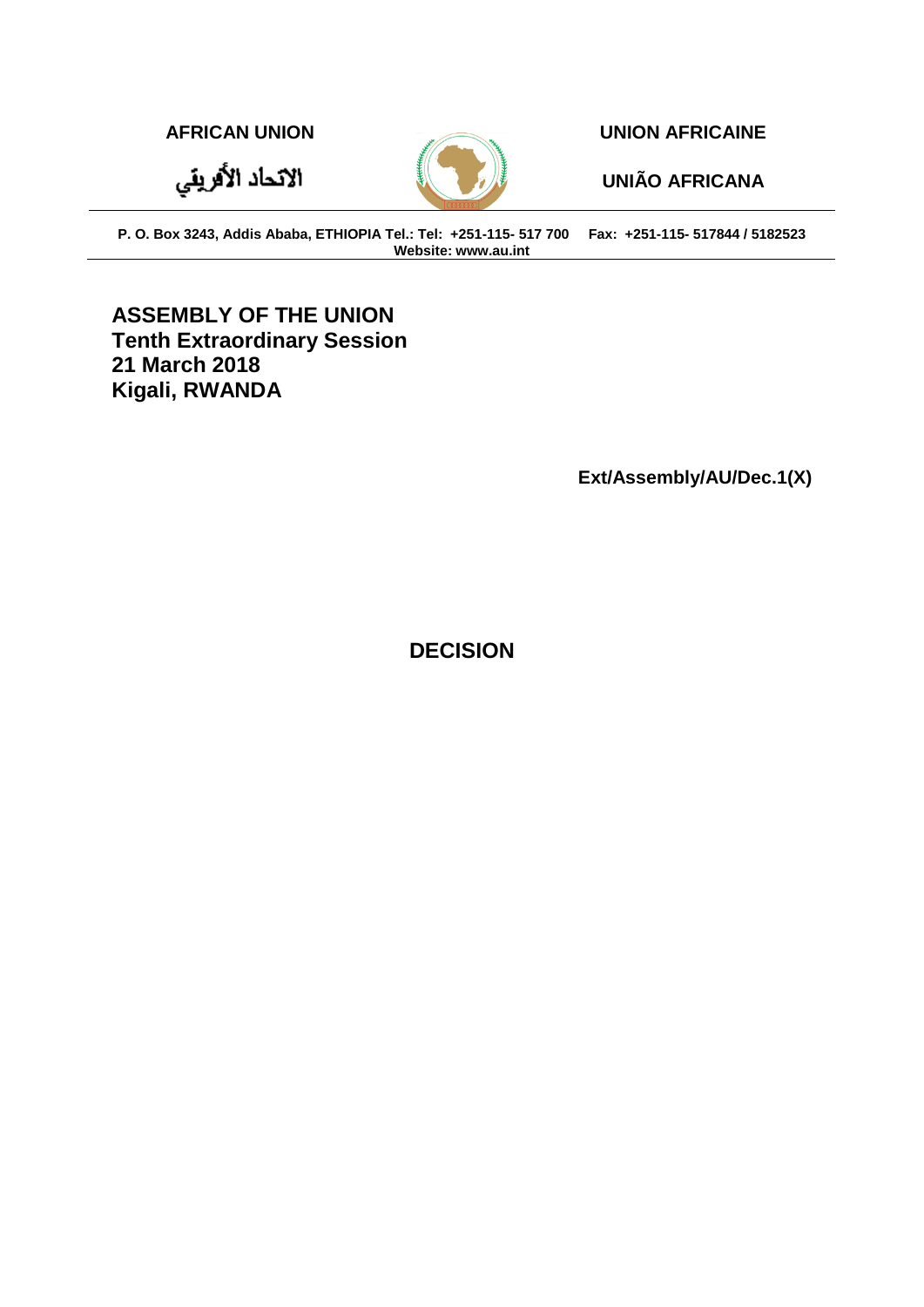## **DECISION ON THE DRAFT AGREEMENT ESTABLISHING THE AFRICAN CONTINENTAL FREE TRADE AREA (AfCFTA)**

Doc. Ext/Assembly/AU/2(X)

## **The Assembly,**

- **1. TAKES NOTE WITH APPRECIATION** of the Report of H.E. Mr. Issoufou Mahamadou, President of the Republic of Niger, the Leader of the AfCFTA, and the recommendations thereof on the progress achieved on the establishment of the African Continental Free Trade Area (AfCFTA);
- **2. TAKES NOTE** of the Recommendations in the decision of the Executive Council on the draft Agreement Establishing the African Continental Free Trade Area, the Protocol on Trade in Goods, the Protocol on Trade in Services and the Protocol on Rules and Procedures on the Settlement of Disputes;
- **3. RECALLS** its Decision Assembly/AU/Dec.394 (XVIII) adopted in January 2012, which mandated the Commission to fast-track the establishment of the Continental Free Trade Area and Decision Assembly/AU/Dec.666 (XXX) adopted in January 2018 on the Continental Free Trade Area;
- **4. COMMENDS** the African Union Ministers of Trade (AMOT), Specialized Technical Committee (STC) on Justice and Legal Affairs and the African Union Commission for their efforts to conclude and finalize the AfCFTA legal instruments;
- **5. ADOPTS** the Agreement Establishing the African Continental Free Trade Area, the Protocol on Trade in Goods, the Protocol on Trade in Services and the Protocol on Rules and Procedures on the Settlement of Disputes, with amendment to Article 13 of the Agreement related to the Secretariat;
- **6. LAUNCHES** the African Continental Free Trade Area;
- **7. STRONGLY URGES** all Member States of the African Union to sign and ratify the Agreement establishing the AfCFTA in order to usher its entry into force as expeditiously as possible;
- **8. REQUESTS** the Commission to submit any annexes of the Agreement to an Extraordinary Session of the Specialized Technical Committee (STC) on Justice and Legal Affairs for consideration and submit the same to the Assembly through the Executive Council scheduled on January 2019, for consideration;
- **9. REAFFIRMS** its commitment to implement the Action Plan on Boosting Intra-African Trade, and Fast-Tracking the Establishment of the AfCFTA, in accordance with Decision Assembly/AU/Dec 394 (XVIII)) and in order to realise the vision of Africa's economic emancipation, structural transformation